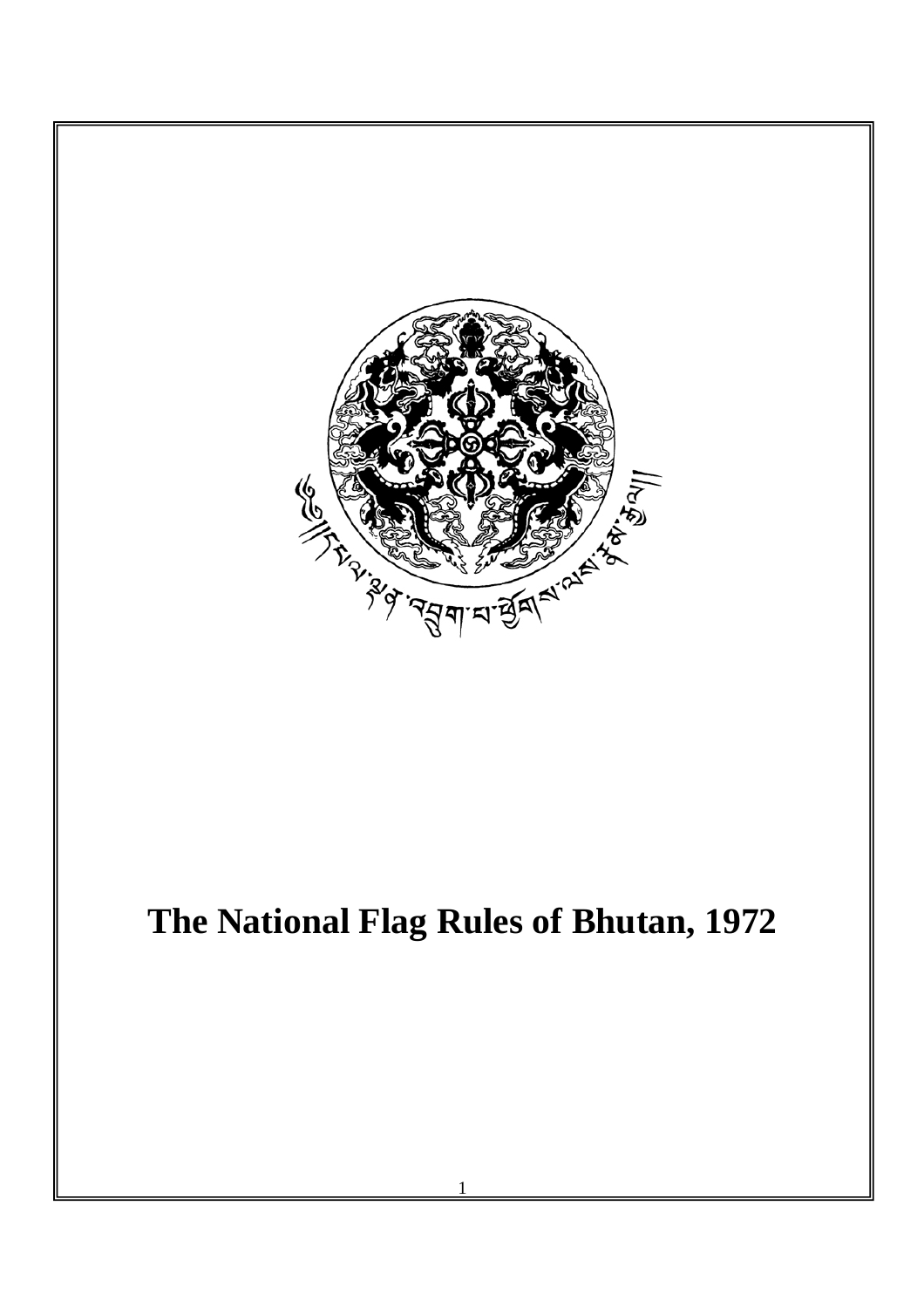## **The National Flag Rules**

## **The Legal Provisions of the National Flag of the Kingdom of Palden Drukpa as endorsed in Resolution 28 of the 36th Session of the National Assembly held on June 8, 1972**

The national flag is the symbol of the Kingdom's independence and sovereignty. It is also the main symbol of honour, and complete victory of the state in all directions. It will be hoisted where the heads of states visit, and during different state celebrations. The details of the system and procedures are as follows.

### **1. Description of the National flag**

- 1. The yellow half holds the base from the top. It signifies civil tradition, and embodies His Majesty's being who enhances the limits of his reign. Therefore, it signifies the basis of both monastic and civil traditions.
- 2. The orange half extends from bottom and forms the fluttering end. It signifies monastic tradition of Buddha's teachings. Moreover, it signifies that the traditions of Kagyud and Nyingma flourish in harmony.
- 3. The dragon equally spreads over the borderline. This signifies the name of the Kingdom of Druk, having monastic and civil traditions.
- 4. The colour of dragon is white. It signifies that although there are many peoples in the kingdom whose conduct of body and speech are not similar, their inner thought and deeds are pure. They highly cherish patriotism, and therefore, the sacred bond between the sovereign and the people are untainted.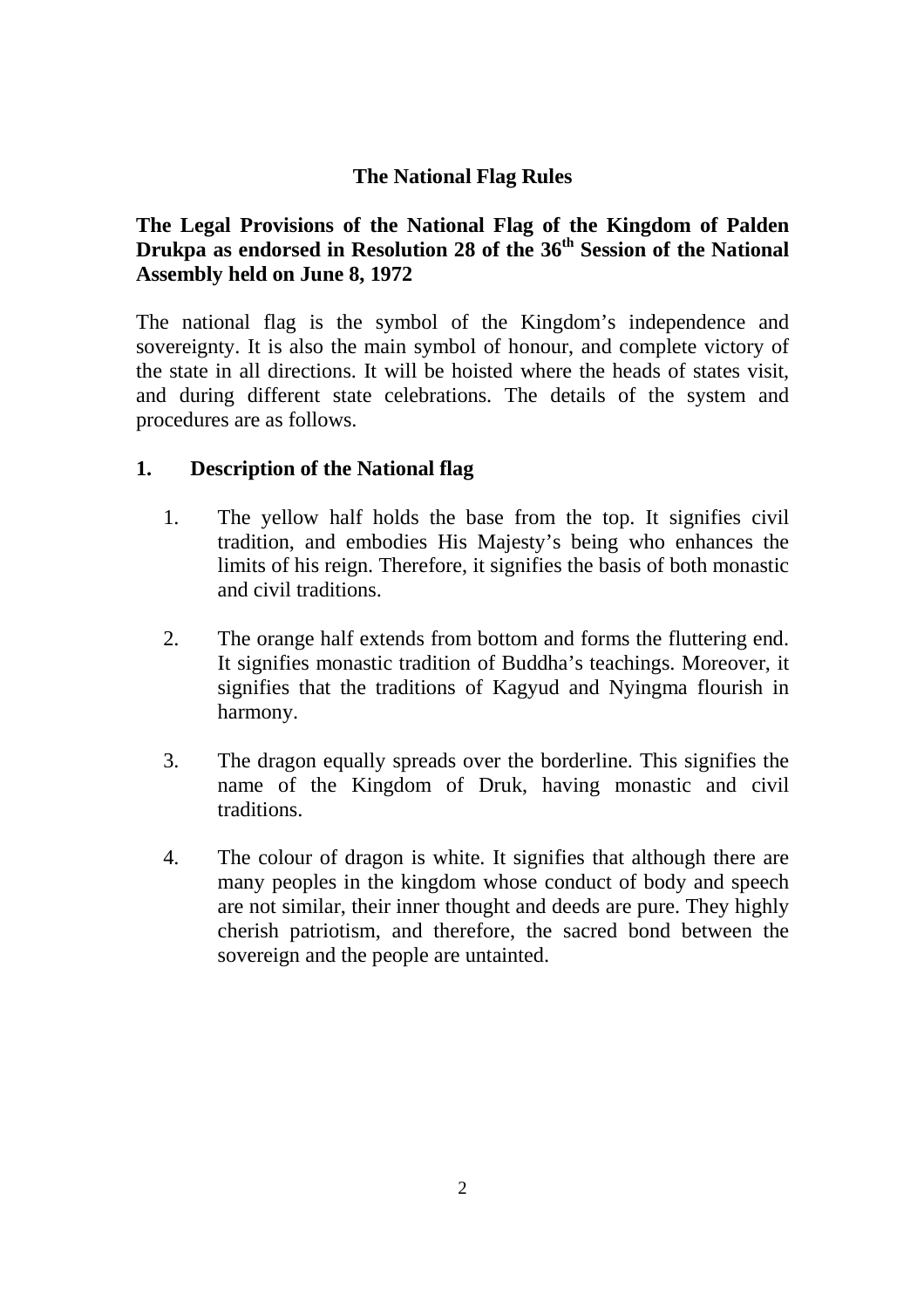## **2. Types of National Flag**

Whatever be the length of a larger or small national flag, two third of it must be kept as the width. For example, dimension such as 9 by 6. the colours of the flag and symbols on it must be consistent with the clauses of codes of national flag. They should be proportionate to different sizes.

### **3. Respect for the National Flag**

Wherever the national flag is hoisted, it must be accorded the same respect that is due to the Druk Gyalpo and the Bhutanese state.

- a) It is not permissible to use the national flag as wrappers, covers or substitute for other cloth materials.
- b) It is not proper to hoist it lower than other flags.
- c) No objects should be placed over the national flag.
- d) The national flag shall never be hoisted upside down.
- e) While carrying the national flag, it is not permissible to drag it on the ground or drench it with water.
- f) While hoisting and lowering the national flag, due respect and attention must be paid consciously.

## 4. **General Code of Hoisting the National Flag**

- a) The national flag should always be hoisted in the capital, His Majesty's palace, office premises of the civil service and armed forces, from sunrise to sunset.
- b) Small flags can be hoisted on vehicles. The national flag of different sizes can be hoisted during auspicious celebrations according to the significance of the functions. However, a large national flag alone can be hoisted in the capital and at places where His Majesty and senior heads of the Kingdom resides.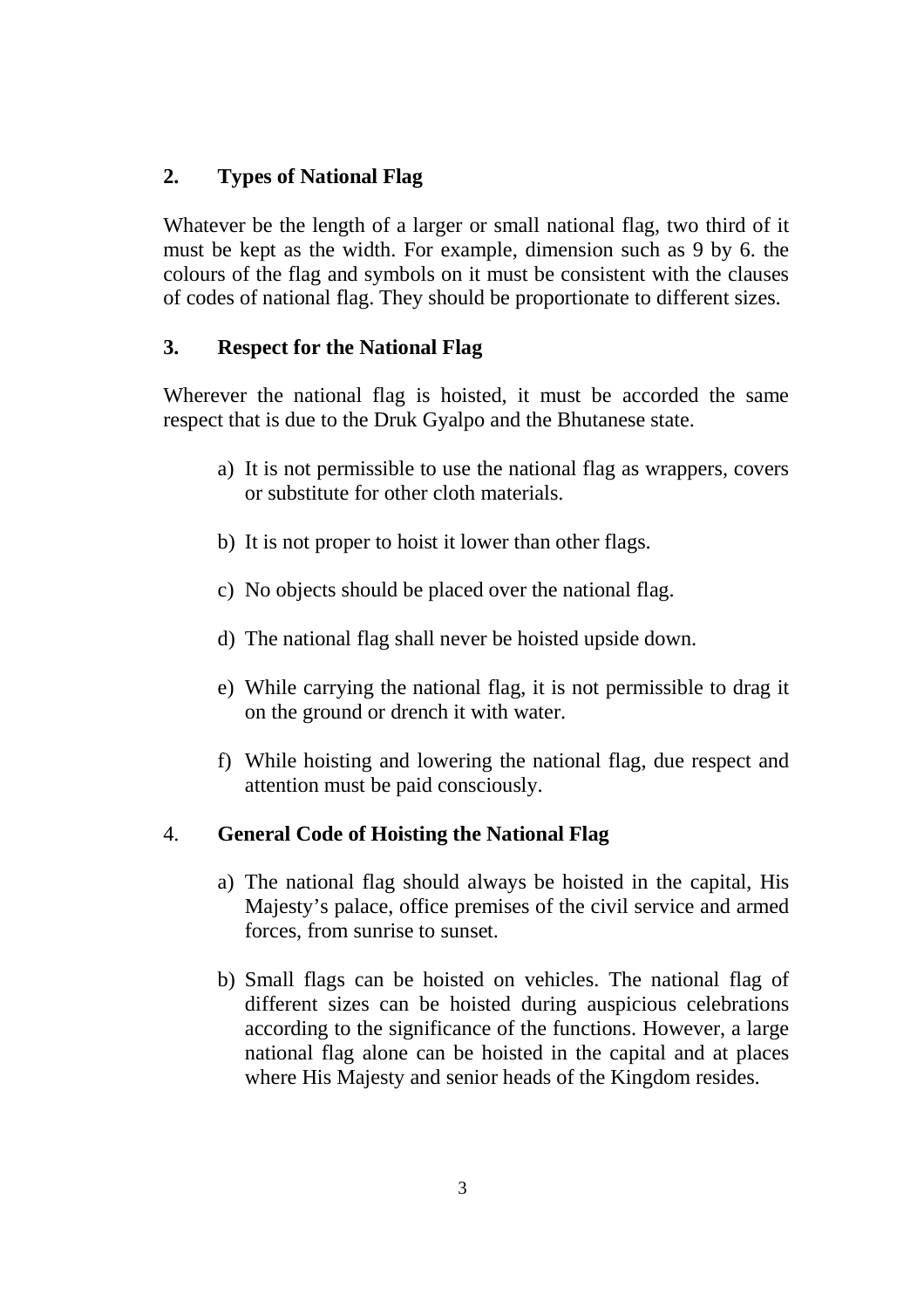- c) While due respects must be accorded when the national flag is hoisted or lowered, it must be handled appropriately if a military bugle is sounded.
- d) The national flag with different sizes can be hoisted during sports day and other important events in schools, according it due respects.
- e) It will remain hoisted from the beginning until the conclusion of the National Day celebrations.
- f) The national flag must be hoisted in any place during the National Day.
- g) It will also be hoisted while commemorating civilian and military heroes who has rendered great services to the state.
- h) The national flag shall be hoisted at half-mast during mourning at particular times dedicated by the state.

### 5. **Admissibility of Hoisting the National Flag**

- a) Starting from the capital, every dzongkhag will hoist the national flag.
- b) Where there are no dzongkhag, the national flag will be hoisted in front of the office of the main government officer.
- c) If officials above the rank of ministers do not reside near the capital, they can hoist the national flag in front of their residence.
- d) In relation to the hoisting of the national flag by Bhutanese and foreign embassies, the ambassadors can hoist the flag according to their legal tradition.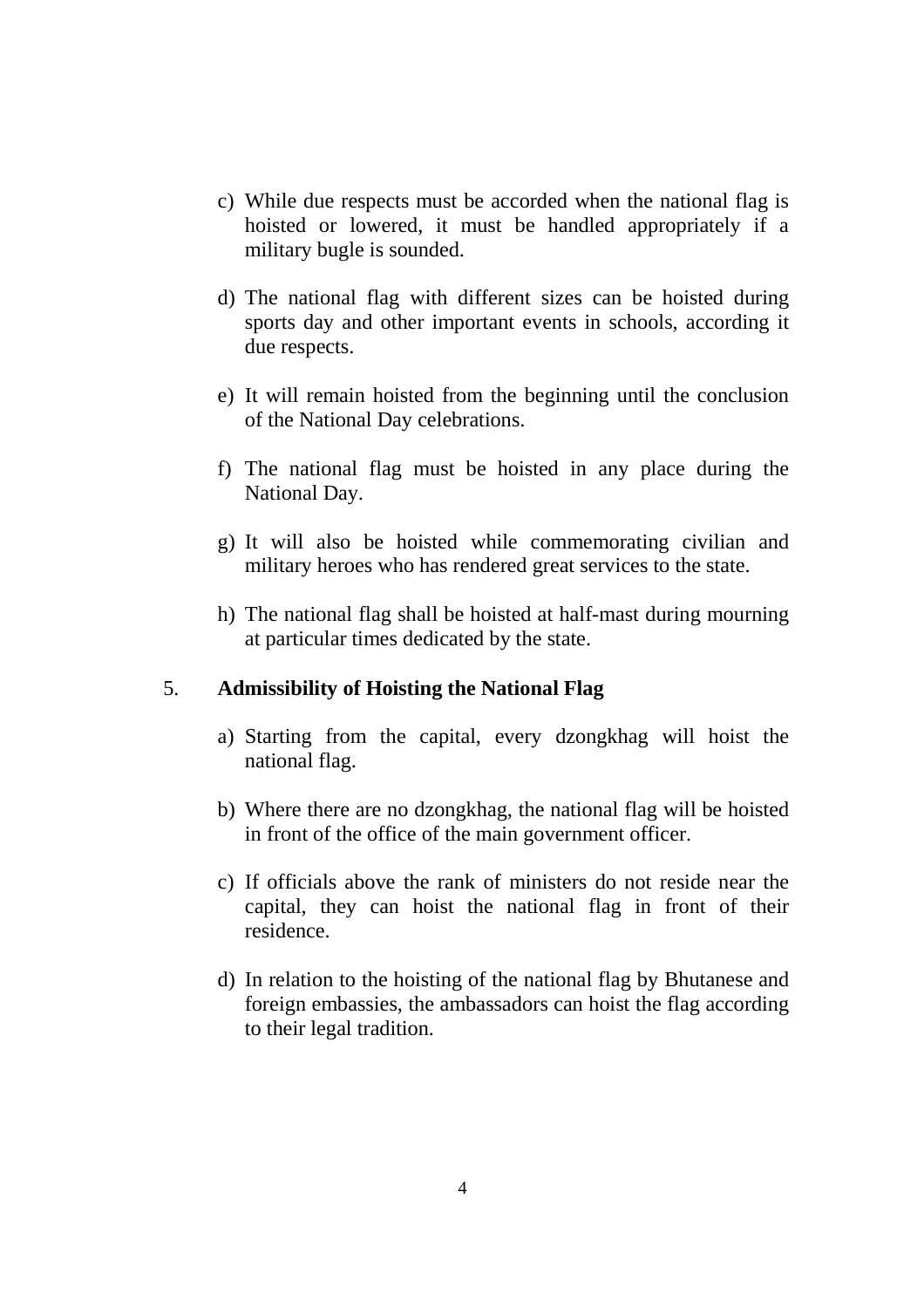#### **6. Custom of Hoisting the National Flag for Different Occasions.**

- a) His Majesty the King, and all officials who have received ministerial acarves can hoist the national flag in front of their residences both within and outside the country.
- b) The representatives of his Majesty the King, and ambassadors of the state who are either travelling abroad on state missions or has special state commands are entitled for the national flag.

## **7. Entitlement for Hoisting National Flags on Cars**

- a) No matter how many officers travelling in a car are entitled to flags or how many flags different departments have, the national flag of only the senior officer must be hoisted, not of junior officers.
- b) If the officers entitled to flags are of equal rank, the national flag of the country of visiting dignitary must be hoisted.
- c) If there are two officers-one of the host country and the other a junior visiting dignitary - travelling in a car, the national flag of the visiting dignitary shall be hoisted on the car.
- d) Irrespective of the rank of foreign and national leaders, the national flag of the host country shall be hoisted on the right side.
- e) Except for the permission to hoist the national flag in front of dzongdag and thrimpon offices of a dzongkhag, they are not allowed to hoist on their cars.
- f) His Majesty the king, Her Majesty the Queen, parents of the King, Je Khenpo, four lopen, ministers and deputy ministers are entitled to the national flag.
- g) The Crown Prince or the eldest prince is entitled to flag car.